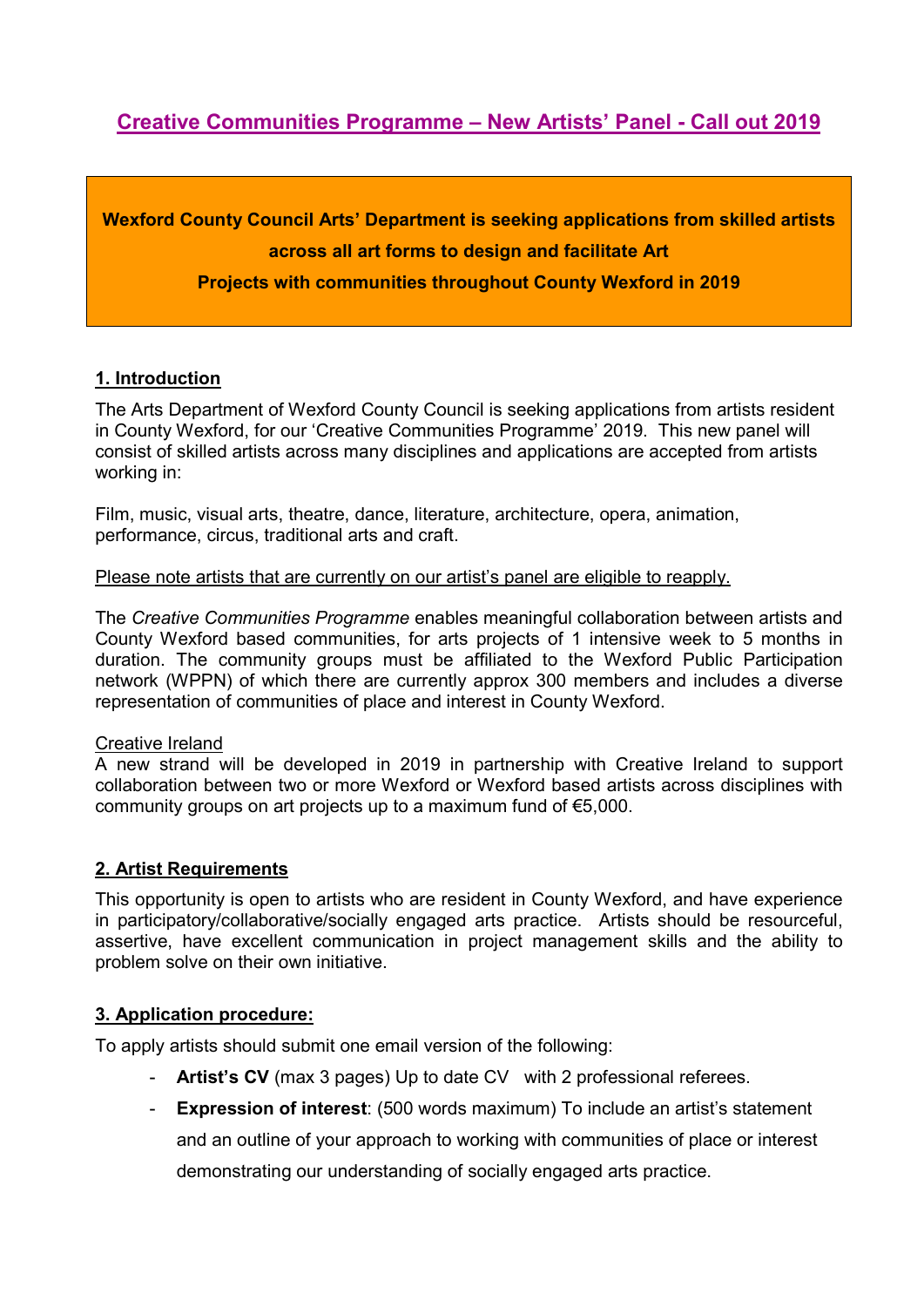## - **Supporting Documentation**

- You are required to include supporting material with your application. Typically, this includes samples of your current artistic work, and engagement with communities of place or interest. e.g. Images, text, video, sound recordings.
- Max of 8 still images (j peg files only) clearly labelled.
- Video Showreel ( You Tube or Vimeo) max 6 minutes accepted
- Catalogues, publications, reviews accepted.

Please do not send master copies of supporting documentation.

# **4. Selection Criteria**

This is a competitive process, and the places on the artist panel are limited. The assessment panel will consider the following selection criteria when making selection

- **Artistic merit** in chosen art forms(s)
- **Track record of collaborative arts practice( or potential)**  e.g. Your application should include examples of previous projects with communities of place or interest. For those individuals with less experience, assessors will look for demonstrated potential
- **Ambition and innovation.**
- **Demonstrated understanding of expanding area of socially engaged arts practice** in line with models of good practice nationally and internationally.
- **Diversity of art form and practices** (within the overall Panel).

# **5. Panel Timeline**

This panel will remain active until 31<sup>st</sup> December 2019. This period may be extended.

# **6. Deadline for Receipt of Applications**

**The deadline for receipt of applications is 4.00pm on Thursday 22nd November, 2018.** 

Completed submissions to be emailed to arts@wexfordcoco.ie (please note – 13MB maximum size per application)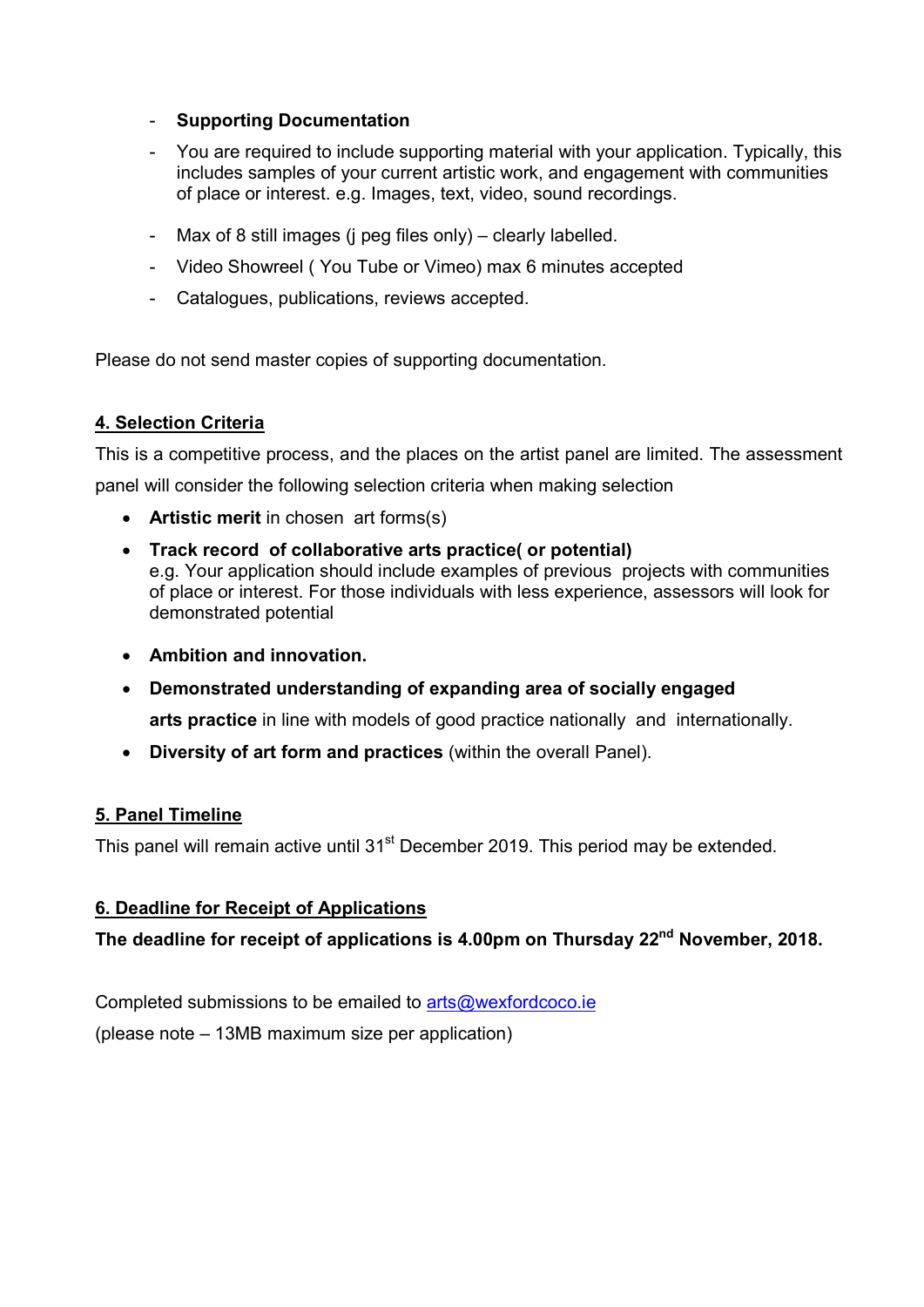# **6. Notes**

- $\triangleright$  Incomplete and/or late submissions will not be considered.
- $\triangleright$  Applicants are advised to familiarise themselves with current best practice models of collaborative arts practice. CREATE- the national development agency for collaborative Arts practice is an excellent resource, and accepts membership from artists annually. Its website contains many examples of best practice nationally and internationally www.create-ireland.ie Arts & Disability Ireland – the national development and resource organisation for arts and disability – is another excellent resource for artists with case studies of good arts practice in Arts & Health and Arts & Disability contexts , and advertises opportunities, e bulletins etc. www.adiarts.ie
- $\triangleright$  All materials submitted should be clearly labelled with the applicant's name and contact details.
- $\triangleright$  Members of the Artist Panel must comply with current requirements in relation to taxation legislation and child protection.
- $\triangleright$  Should your application be among those selected for participation on the Artist Panel, you will be requested to attend an information meeting of the artist's panel in February 2019 with Wexford Arts Department.
- Members of the Artist Panel may not participate in any more than two *Creative Communities Programme* projects within a calendar year, irrespective of the duration of each project (the calendar year 2019 will run from March 2019 to Dec 31<sup>st</sup> 2019).
- $\triangleright$  Wexford County Council reserves the right to disqualify a member of the panel at its discretion.
- $\triangleright$  CCP funding will be awarded directly to successful community group. The community group will be responsible for directly contracting the artist(s) and not Wexford County Council. The community group may ask the artist to put in place and to maintain Public Liability insurance cover or undergo Garda vetting.
- $\triangleright$  The onus is often on the Artist(s) to approach a Community Group, to assist them in understanding the programme and making a submission to Wexford County Council. Consequently, membership to the panel does not entitle and/or guarantee an artist's participation in *Creative Communities Programme* projects. There will be a Networking Day organised by the Arts Department in Feb/ March 2019 for community groups and the artists' panel to meet. On occasion the Arts Dept may liaise with the community group and recommend appropriate artists if required.
- All reasonable care will be taken with each submission. However Wexford County Council does not accept responsibility for any loss or damage which may occur.
- Wexford County Council is a Freedom of Information (FOI) body. When submitting information, Artists should indicate what parts of their submission are commercially sensitive and what parts they consider should be kept confidential should the Council receive an FOI request relating to the submission.
- $\triangleright$  Wexford County Council undertakes to use its best endeavours to hold confidential any information provided by applicants, subject to the Council's obligations under law including the Freedom of Information Acts 1997 and 2003. Should an applicant wish that any of the information supplied in submissions not be disclosed because of its sensitivity, the applicant should, when providing the information, identify same and specify reasons for its sensitivity. Wexford County Council will consult with the applicant about this sensitive information before making any decision on any Freedom of Information request received. In the event that Wexford County Council decides to